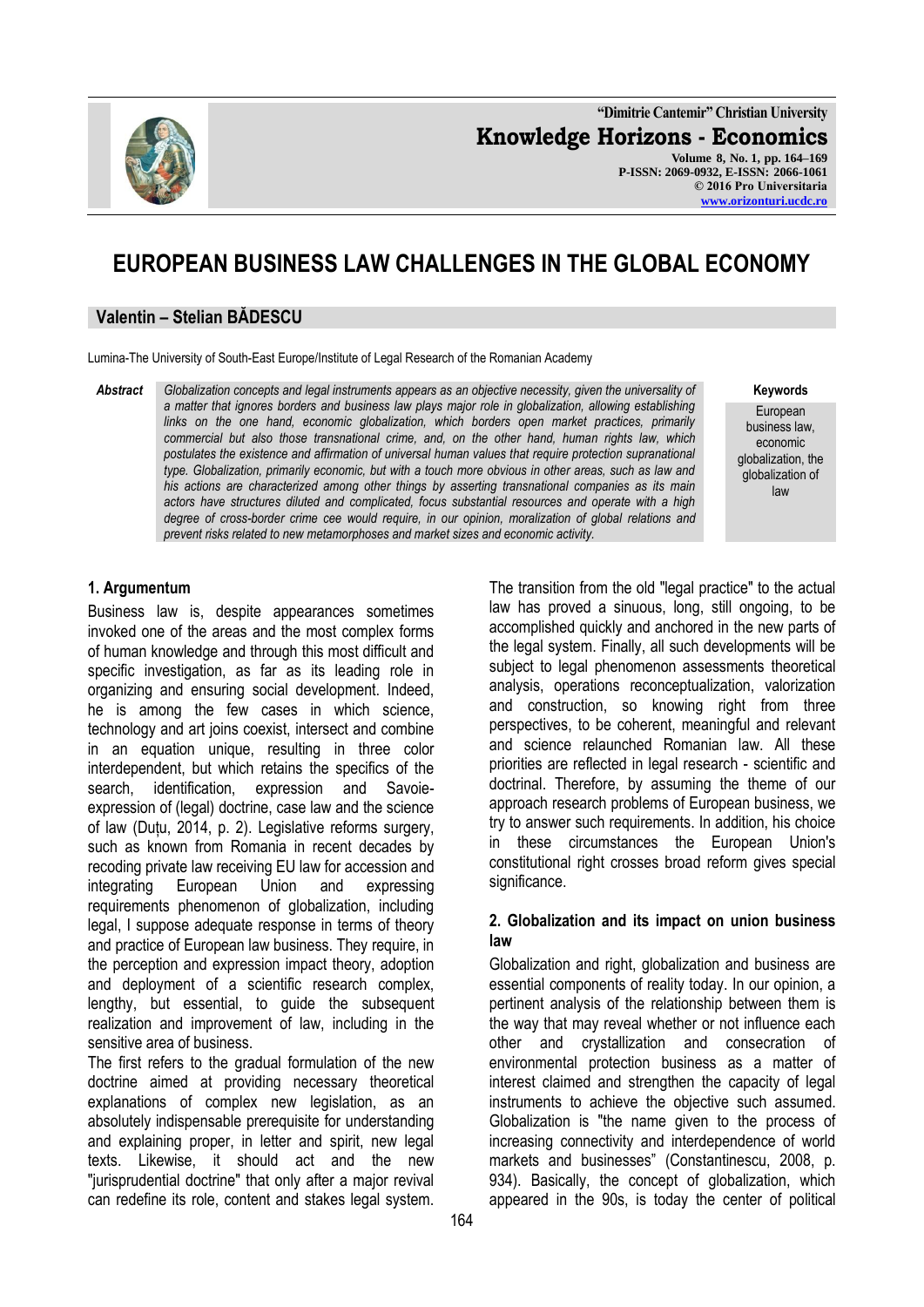debate and the concerns of academics, businessmen and media, is the word most commonly used and most rarely defined (Sima, 2013, p. 246). While this concept is increasingly present in public debate, he finds that he is not easily defined. Indeed, he comes from a reality as diffuse as complex. The topics that fall within its area are characterized by heterogeneity: free trade of goods, free movement of capital, inequalities between countries, business relocations, environmental degradation, the momentum of new information technologies and communications, threatening public health are all facets of this phenomenon. Actors' public debate on this are divided into pro and antiglobalization camps.

In other words, globalization is a multidimensional process whose interdisciplinary research should consider both approaches in the political and the economic and legal newest dimension of globalization. Thus, some authors addressing globalization politically showing that globalization is the process of overcoming the borders occurred in history, with the erosion of the concept of sovereignty of the nation state. Other authors address globalization from an economic perspective emphasizing that is a detachment of the market economy to moral norms and institutionalized links between societies and distorts the world market with weakening economic power of the state.<sup>1</sup>

But globalization does not only affect economic relations but equally right. Right began to transcend national borders, the rules that govern our common life elsewhere are conceived and designed the building serve right here in other countries. The way we decide collectively regulating relations between men and demarcation of what is permitted what is forbidden has become permeable to foreign influences (Allard and Grapon, 2010, p. 7). However, most authors agree that globalization is intensifying social relationships everywhere, which places widely separated from each other to interconnect reach, so events from one place to be determined by processes that occur in a different place, at a great distance.

Moreover, globalization is often perceived as a threat imposed from outside the presence of which states that international organizations are powerless. In this way, it assumes a role of ambassador of sometimes brutal change requiring greater opening of markets and the competition between economies. Also, it is made responsible for inequalities between developed and developing countries. At the same time, globalization appears as a powerful lever for development and wealth redistribution.

<u>.</u>

This explains the importance of representation of globalization fears that she arouses in public. Moreover, it tends to fuel this cleavage between pro and antiglobalization artificial significantly. In an opinion anxieties aroused by globalization had two main consequences: greater attention to be granted henceforth international organizations and their decisions. It is above all the United Nations (UN), World Trade Organization (WTO), International Monetary Fund (IMF) and World Bank; Governments of the world should expect the emergence of new organizations that will raise awareness around important factions of topics that relate to globalization. Although globalization is associated most often with a series of negative economic level (deregulation, relocations, increased competition, the emergence of multinational firms), social (reducing state involvement in social protection of the population - education, health, public transport ), cultural (cultural uniformity), however, the reality proves that it brings and benefits, globalization has opened the door to foreign investment.

Globalization, both as complex and multidimensional phenomenon and as dynamic and lasting consistent and significant impacts on businesses, namely economic policies adopted at a time, one state or another. This is because globalization includes all existing fields, from science, ideology and religion, to cultural, social, legal, political and economic. Many of them, along with infrastructure created for their materialization have profound implications on the social, economic, political, cultural and religious diversity and thus on the business of trade ide at all levels, national, regional and international levels.

## **3. Changes in international trade in the context of globalization**

The transformations of the past decade the geopolitical and geostrategic clearly highlights the battle for control of primary resources and evolving global effects of uncontrolled globalization. Currently, the world's states are going through a period of transformation, redefining the concepts, principles and means of action in promoting international trade, including a reassessment of the risks and challenges globally. Globalization is a complex and dynamic process of development of human society connections, which break up the political, economic, social and legal hierarchies based on public authority and replacing them with structures developed horizontally, flexible and easy to drive in a supranational network. Globalization has a first integration of the interests of local actors by setting goals political, economic, social and even legislative, then a regional expansion and to finally reaching the level of global integration (Cucu, 2008, p. 248).

<sup>1</sup> See for details, P. Martin, H. Schuman, Globalization trap, attack on democracy and welfare, Economic Publishing House, Bucharest, 2010.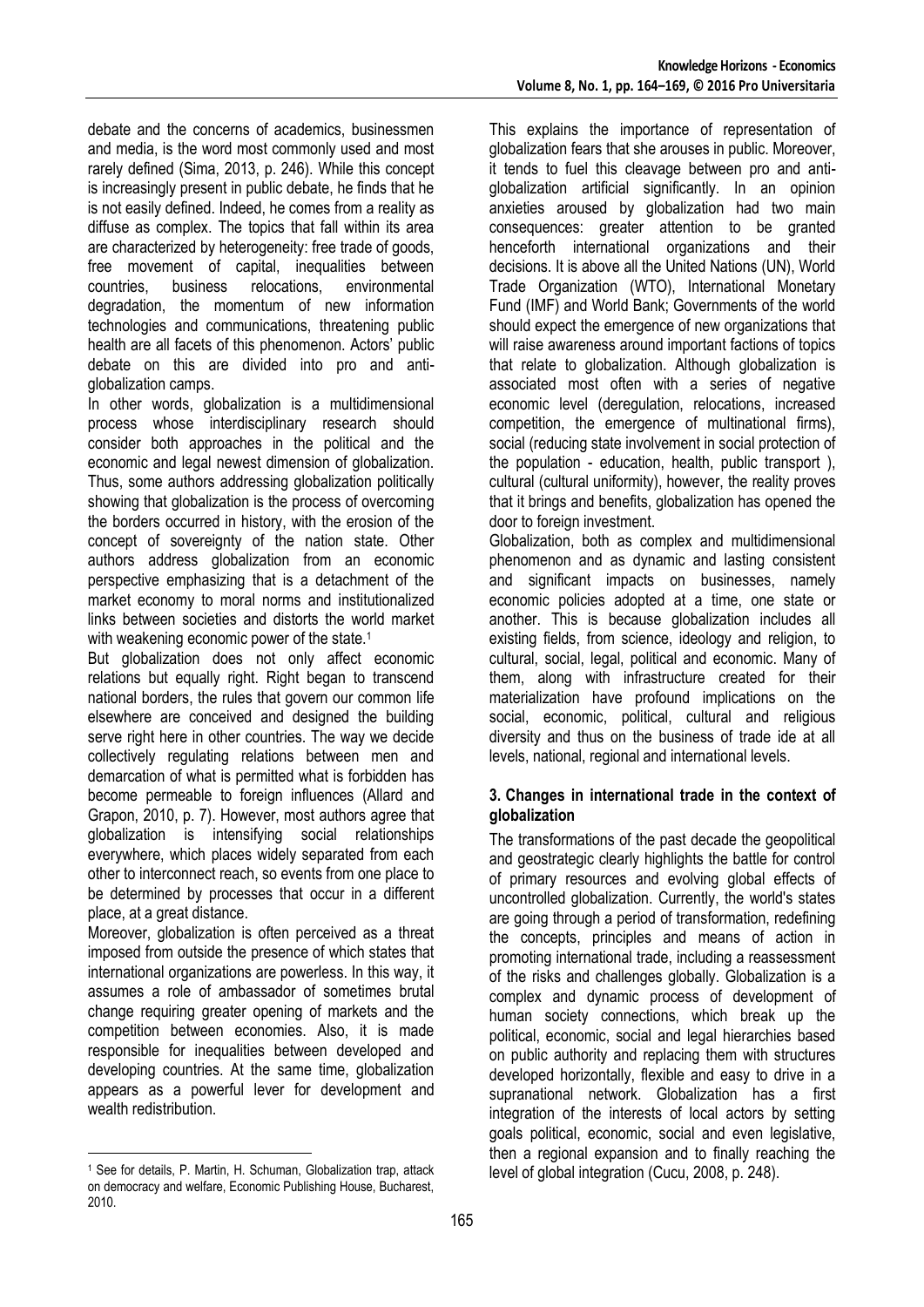Globalization and international trade are complex and controversial notions. The skilled rely on filters unconscious conceptual designs contrasting images. In support of these activities come agreements processes and organizational structures to facilitate exchange of information, consultation and decision-making and administrative and budgetary matters specific to these various fields. Thus, the states concluded various alliances, some visible, others secret. Alliances operate under the principle that each member trade depends on trade all the others. If any of its economy is threatened, all are affected. By signing the treaties, protocols in each Member State undertakes to respect this principle to other, sharing both the risks and the responsibilities and benefits of trade without formal restrictions.

Most people understand the issue in international trade that a third person, organization or state economy and thus threaten the livelihoods of someone else. From psycho-sociological point of view, we can consider trade an autonomous field, both human behavior and society as a whole. Psychologists agree that the security business is a "safety mental state founded on the belief that there is no reason for fear" and sociologists highlight the social side of the issue through a "system of laws, institutions and activities designed to assist people affected by certain risks which it faces, in principle, the entire population and allocating resources for these purposes by way of rights provided by law and not as charitable help" (Zamfir, and Vlăsceanu, 1993, p. 536.)

International trade is a way of organizing international relations, characterized by the fact that countries of the world are protected from interference, acts of force or threat of use of force, to guarantee the independence and national sovereignty or territorial integrity. Trade is a process parameter and not the state. Although the international business environment remains extremely fluid, it is obvious that the world is moving towards cooperation, whose basic elements are political and economic integration and expanding community of states that share the same democratic values and promotes. It is axiomatic that currently security interests and objectives of the states can only be achieved through cooperation, forms of joint action by the states which relate to the same interests and values.

Basically, the economy of a state or region acquires concreteness by implementing the measures and actions political, diplomatic, economic, cultural, environmental, humanitarian and - not least - legal, taken by the competent institutions. It is based on the provisions of international treaties and legislation, the rules generally-accepted international law and the provisions of conventions to which a State or group of States is a party. The design and content economy of a state can be found in national strategies that define national interests, specifies the objectives that contribute to safeguarding and asserting these interests, assesses global business, identifies risk factors of domestic and international environment, drawing both directions for action and establishing means for ensuring prosperity that State.

Today, more than ever, the international economic order, regional and national level is seen as a dynamic process with variable geometry that requires a permanent coordination with the various types of threats from external and internal environment: organized crime, illegal migration, border insecurity, state entities or substation or unconsolidated democratic deficit, ethnic and religious conflicts, and more. Most of them have a high degree of unpredictability and is characterized by that act separately or in conjunction, and features of the various areas, tend to "fold" on specific vulnerabilities or impossibilities local action, increasing the risk to trade. Consequently, any approach international and national design/redesign of a security strategy should take into account the complexity and fluidity of the current international business environment.

The world in general undergoing'update' strategies in the field, in relation to the basic features of the international trade system, namely globalization unconventional threats. Currently, the main threat to democratic values is no longer linked to a conventional attack possible. There are many undemocratic countries with access to weapons of mass destruction and who are interested to use them to achieve political and economic objectives. Terrorist networks and regional conflicts can use trafficking in human beings, arms and drugs as a means of financing. In this context, international and regional cooperation is the key in combating these threats (Cucu, 2008, p. 250). The absence of any cooperation in trade may constitute a serious obstacle to overcoming misunderstandings and regional division. Against this background, the entire system of international trade is in the process of reconsidering and worldwide, the United Nations must adapt to new realities to be a strong body, reliably and efficiently.

Another term circulated in the literature is that the global economy that defines a strategic system polarized around a core member liberal-democratic united by a network of alliances and institutions that share the same democratic values, cooperation, transparency, economic, political and legal. By definition, the global economy both within and outside the system and incorporate, in addition to national economies and the interests of multinationals. In this regard, some international or regional organizations are also in the process of transformation. A concrete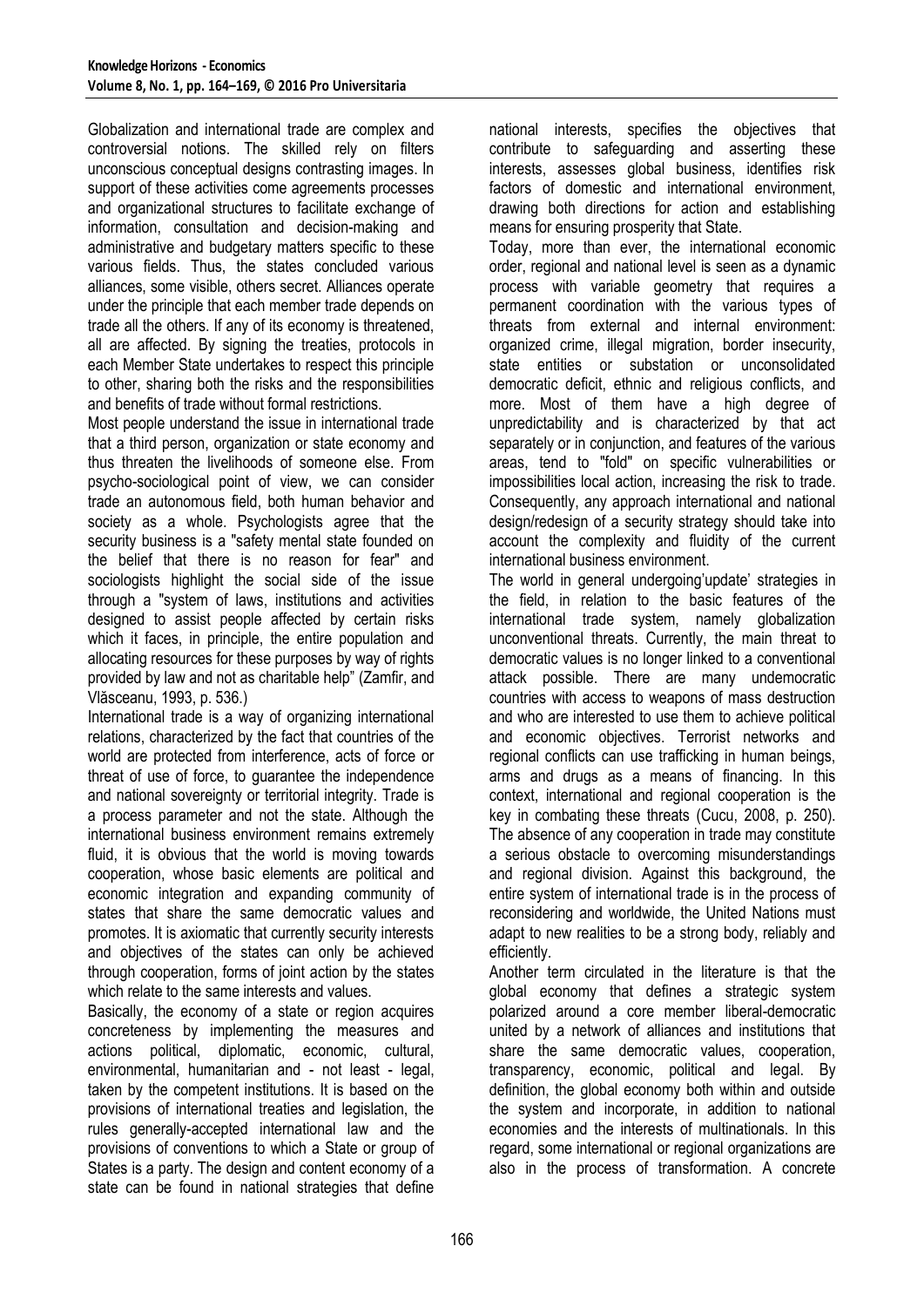example is the European Union, which is the regional organization most active at the moment.

We will continue to investigate new developments in the global business environment and its implications for union business law, to identify their consequences on the national economy of Romania, which constitutes the essential argument of the need for integrated management of the national economy of our country, which are practical policymakers. Increasingly, recent reviews have in mind that the transition from the national to the European and then global individuals and communities face dangers and enemies. Securing economic space finds, however, traditionalist thinking solutions that are based on religious revivals and no enthusiasm globalist who ignore the challenges posed by opening up markets.

In a world increasingly interdependent, it was seen that any severe collision are passed from one country to another, and it can amplify the process, extending through contagion psychological, from a restricted area the entire planet. As spaces become the country's national continuity of the global system, in this respect governments representing not separate entities but part of the whole, local risk consequences are transmitted rapidly from one country to another. That is why, today, more than ever, states are required transparency, prudence and rigor, strengthening respect for human rights, democracy, and promotion of civil society, strengthening confidence in the business environment and promote collaboration cooperation and collaboration.

Decreasing authority of states regarding their ability to intervene to limit the uncontrolled expansion of global economic phenomena type can lead to the appearance of new types of dangers that differ from those hitherto known. Such situations, which is the byproduct of the globalization of economy and business management multinational individual, over which they can exercise overall control, are characterized by appropriate economic and financial inherent fluctuations and cycles that can be sources of instability locally but with wider repercussions.

In the long term, global business management will be designed in accordance with the potential conflicts that may arise between the dominant space and the peripheral states where anarchy can worsen the confrontation and justification market for citizens to opt for them. So the increasing amount of goods and services that work is able to produce not a silver bullet for social peace.

In this context, the careful examination we see that the modern economy global integration by encouraging corporations, products and international services back into the center of interest of human affection for her personal life from my family, but for the life of cities and

regions internal, explaining thereby exacerbating feelings phenomena related to meaning, for example the fervor with which favorite sports team is supported in its confrontations. Globalization - removing barriers to free trade and integration of national economies, privatization of state monopolies and transparency unhindered access to information necessary to provide the potential for development of poor countries, does not eliminate the imperfections of the market economy. Everywhere, however, periodically, market produce recessions and crises, bankruptcies and unemployment, and the state, even if not always been able to play a key role in mitigating these weaknesses, to fulfill the task of ensuring social justice by providing quality education, infrastructure legal and social.

However, many analysts believe the state more a matter of the market than a solution to its shortcomings, but market imperfections and state are, in fact, the result of the same vector, i.e. the permanent imperfect information on which decisions are made. It is dependent on the evolution of knowledge about the concept of information - information, progress in the economic changes are closely related to those events in November producing knowledge transformation plan market economy. Therefore, if international institutions focus on issues regarding the stability and security of the world economy, the local difficulties or actions that benefit mostly citizens of a country should be national concern. Certainly, we cannot rely on market economy mechanisms for goods and services such as defense, security, education, pollution control, nor the good effects of globalization at the local level, however, the decline of a state of economic or pollution its environment can affect everyone not just the affairs of the country or in neighboring countries, for this world body must be open to cooperation be transparent and act in the general interest.

The conclusion is that social organization ideally be and the type of group corporate multinationals, the current stage of development of humanity cannot remove information asymmetry, although it can be assumed that it is possible to maximize individual earnings of social interdependence without neglecting the rationality and different capabilities based on limited information and knowledge of individuals and entities to which they belong.

History will record certainly, sooner or later, that Euro-Atlantic integration of the East European states - as a tool of globalization - is the historical event of utmost importance twentieth century, surpassing in scale and the effects even major military conflicts. States continue to exist in their original forms, even if we are witnessing the integration of increasingly more of them on different levels. There is some resistance trying to reverse globalization and determines many groups seek to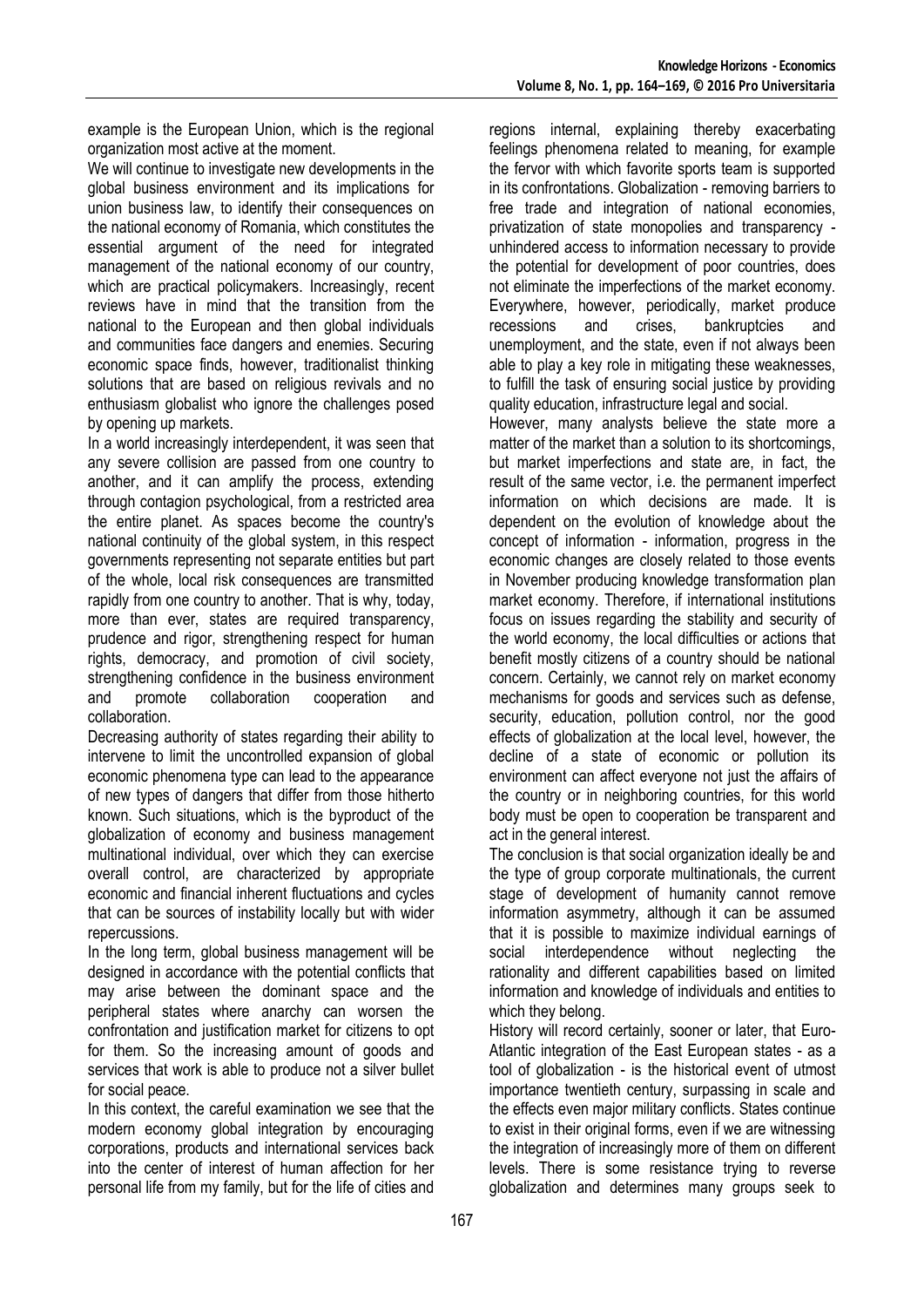affirm you as much cultural identity distinct from the others. Belonging to a nation gives them a sense of solidarity, the representation of a glorious history and tradition, some remarkable achievements that give rise to the feeling of national pride.

The economic component of globalization cannot be treated in the abstract without an integrated dimension of globalization include who is the most sensitive, both with the globalization of risks and the idea of keeping functions and components of national states. Economic power has not lost its role as a "show" of state power and to provide a deterrent for a wide range of attacks, but the economy is not only about trade, but to ensure living conditions and individual livelihoods. Under the complex international business environment, undergone important changes in recent years, international attention is directed towards the implementation of a vision that contribute to strengthen it by law, the various branches of it as public international law , international trade law and even the appeal to the business.

#### **4. Conclusions on the further development of EU law business**

The most important changes that have affected the company are: the transition from school to the generality of contract and singularity. The momentum post-modern society can be spotted by analyzing the changes that have affected society and the concept of law. Social relationships have become more complex: the relationship between the individual and the state has changed: there is a decline in traditional authority and the emergence of individual rights against the state. In turn, the characteristics of the legal norm and the idea evolved as well. For the first it was gone from the singularity generality and flexibility of coercion. For sociologists, social effects of behaviors are the main concern in the construction law.

Regarding the decline coding, denationalization law, it is a complex process in full swing. The explanation stems from the fact that the state is only a co-producer of legal norms, given that sovereignty has become relative and divided. With the emphasis on globalization, states are no longer than a range of actors among others, and we appear as springs. They emanate from the international society and especially in Europe and take various forms: treaties, conventions, pacts, book, directives, regulations, decisions, recommendations, case law. Even if not always binding, it represents a normative one in that model. Therefore, ensure the success of their characteristics; they meet the needs of contemporary society, postmodern and complex process resulting in a production directed.

Thus, inspired liberal and individualistic these sources, international law, European Union law are adapted to post-modern society. Denationalization law emphasizes the decline of codes. If European law is better adapted to the evolution of society can give rise to new codes? Hard to imagine! The code appears to be adapted to the current characteristics of the legal norm, nor to current forms of exercising power. Today, commissioning orders rule of law cannot be carried out only in limited areas and sectors relatively protected from rapid changes in society. In the same perspective pessimistic invoking a so-called phenomenon of "decoding", manifested mainly and precisely in countries traditionally Roman-Germanic after early decades of the twentieth century, once "bastion coding", to the extent that arises in justifiably question is this: lest it become a mere "form outdated" legislation?

But this pessimism expressed by theories "decline coding" or "decoding" is far from being dominated a major part of the doctrine and legislative practices of Member. Here discussions bears rather on the rules and procedures recoding and under it is in full swing, the new wave of codes that of post-modernity that expresses a new stage of this process multiage.

The overall process of approximation and integration of the laws of European countries after the Second World War, the Convention for the Protection of Human Rights and Fundamental Freedoms (1950) and the establishment of Community law, today EU law, known in recent decades , important developments within the meaning of creation and affirmation of European private law, a law union affairs. Whether, for instance, the harmonization of company law, to enhance consumer protection principles emergence of European contract law intrusions times people tend to standardize and Europeanization is increasingly apparent.<sup>2</sup> It stimulates and promotes convergence of national rights in the context of "privatization" right under contemporary globalization. European private law is structured today as an acquis legislative (based system Convention for the Protection of Human Rights and Fundamental Freedoms and EU law) and case (voiced by jurisprudence of the two European jurisdictions: European Court of Human Rights - ECHR - and the Court of Justice of the European Union - the CJEU, supplemented by a promoter of doctrinal reflection on projects.

European Business Law is the acquis communautaire (both legislative and jurisprudential) which took over the EU's institutional right to make itself as substantive. Are revealing in this respect, contributions jurisprudence of

<u>.</u>

<sup>2</sup> See in this regard, E. Poil, I. Rueda, *Les du droit privé européen Frontiers*, Edition Lancier, Brussels, 2012.